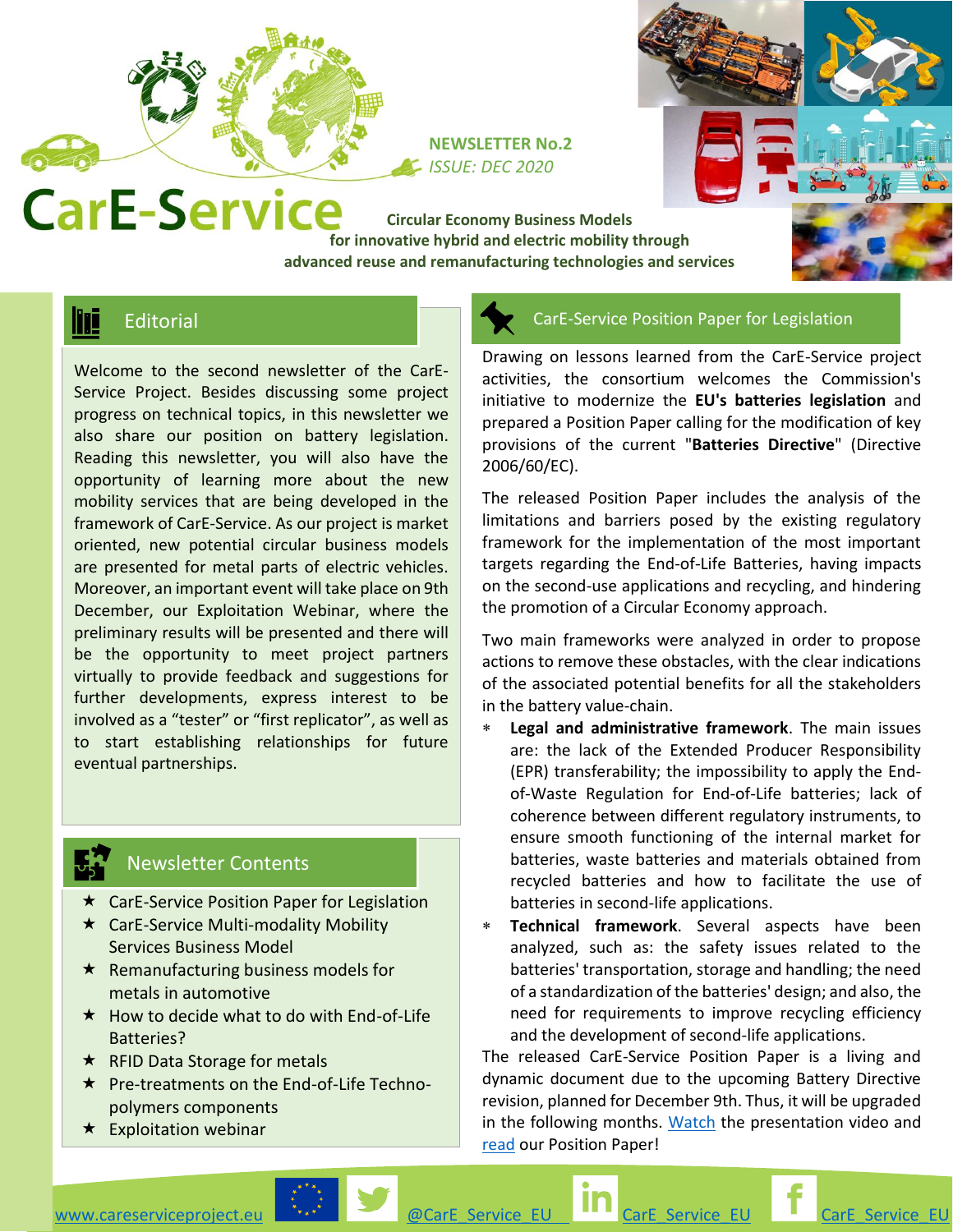#### Innovative green multi-modality mobility services

Within the CarE-Service project, a new business model that supports the multi-modality services in sharing mobility has been developed by E-Vai, with contributions from STIIMA-CNR, to be widely accessible through the mobility markets. An innovative mobility value proposition exploiting multi-modality and electric cars fleets maintained and upgraded through re-used, remanufactures and recycled parts, will respond to daily mobility needs of B2C customers (commuters from rural areas to the city and vice versa) and B2B customers (companies' employees in both cities and rural areas with an access to the railway stations). Different customers' journeys are represented in the following figure: from rural areas to the office in the city center, from the city to the office in a rural area as well as local trips of company employees during the day.



The car sharing company E-Vai is testing this innovative mobility value proposition in cooperation with a multiutility company in Italy, that is located in a rural area. The relationship between E-Vai, the company and its employees is as following:

- The company is the exclusive user of the Electric Vehicles (EVs) provided by E-Vai.
- Company employees living in the city can use E-Vai cars to cover the last mile from the station closest to the company site, up to the office. At the end of the working day, they will reach the station with the car and leave it parked there to continue their trip home by train and other urban transportation types.
- An integrated multi-modality service such as e-scooters, e-bikes and all kinds of public transportation will also enable the commuters to easily reach their destination in the city (the station in the morning and their home at the end of the day) with a unique reservation and payment method for the whole journey.
- During the day, night, in the weekend and holidays, the EVs are available to be shared among the citizens in the rural area or other local communities indicated by the company (such as schools, cooperatives, etc.). In this case, revenues are transferred to the company.
- Parking slot availability is guaranteed at the pick-up and return station in the rural area.

In order to test the market acceptance and potential of the new value proposition, in the following months E-Vai is going to offer this integrated mobility service in its [E-Vai website](https://www.e-vai.com/en/services/easy-station/) to other interested customers, in the frame of the CarE-Service final demonstration activities.



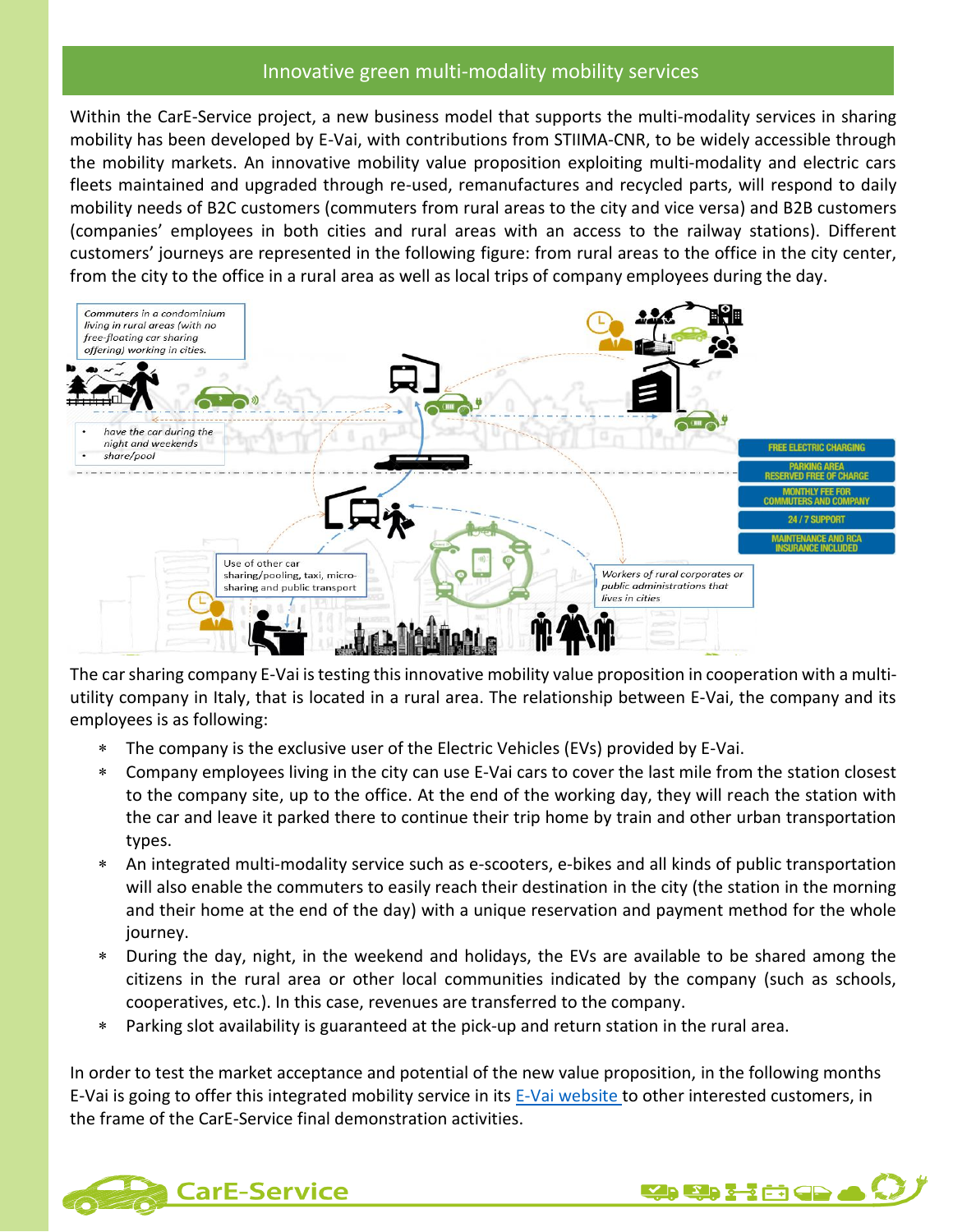### Remanufacturing Business Models for car metal parts

Every year, end-of-life vehicles (ELV) generate between 7 and 8 million tons of waste in the European Union. According to the current Directive for End-of-Life vehicles, 85-95% of the ELV should be recovered or recycled safely. When vehicles reach their EoL, re-usable parts are disassembled, dangerous parts removed, and the remaining metals are scrapped and delivered to steel workshops for melting. However, multiple metal parts could have a second life before melting (an energy-intensive process), leading to potential economic and environmental benefits.

Enabled by new technologies developed by Fraunhofer IWU, within the CarE-Service project, alternative circular business models are being designed and assessed for metal parts by National Research Council of Italy, Linkoping University, FCA and other project partners. Concerning exterior metals (such as car roof, hood, door panels, etc.), cold reforming technologies and processes allow the re-use of metal sheets of old vehicles for the production of other metal parts with similar or different shapes for application in automotive or in other industries. Within the project, for example, the production of brake disk covers out of car roofs is addressed. New joining and disjoining technologies (patent pending) will also allow the reuse of structural metals for the same or different models of cars.



*Metal sheet reforming process*

In this scenario, a car-sharing fleet could be maintained using remanufactured metal parts and also periodically updated in the aesthetics with the most recent design without the need of totally substituting car fleets. In a futuristic business model scenario, car makers can produce new cars or new segments of refurbished cars including remanufactured metals.

Challenges for such business models that are being investigated are:

- the cost of the new remanufacturing technologies: it should not be higher than the cost of new parts and spares. A high-volume approach, with high automation content, is needed for that.
- the quality of remanufactured parts: it should be acceptable for customers and correctly priced through value-pricing approaches. Currently, the quality is suitable for the production of nonaesthetic parts but it should be improved for exterior design body components.
- uncertainty of the conditions of parts recovered from old vehicles, which affects both quality and costs.
- The potential decrease of metal scraps available for secondary metal production, due to their longer use time in multiple life periods.

### How to decide what to do with Endof-Life Batteries?

CarE-Service developed a Decision Support System (DSS) to decide what is the most convenient batteries EOL strategy -reuse, remanufacturing or recycling-, according to their residual properties. It has two main objectives:

- to classify post-use products sold in the ICT CarE-Service platform through data obtained from tests carried out by CarE-Service Smart Movable Modules;
- to support remanufacturing activities, suggesting the best modules configuration strategy in order to fulfill requirements for the selected secondary application.

To achieve the first mentioned objective, C-ECO, PROD and ENV are working on the implementation



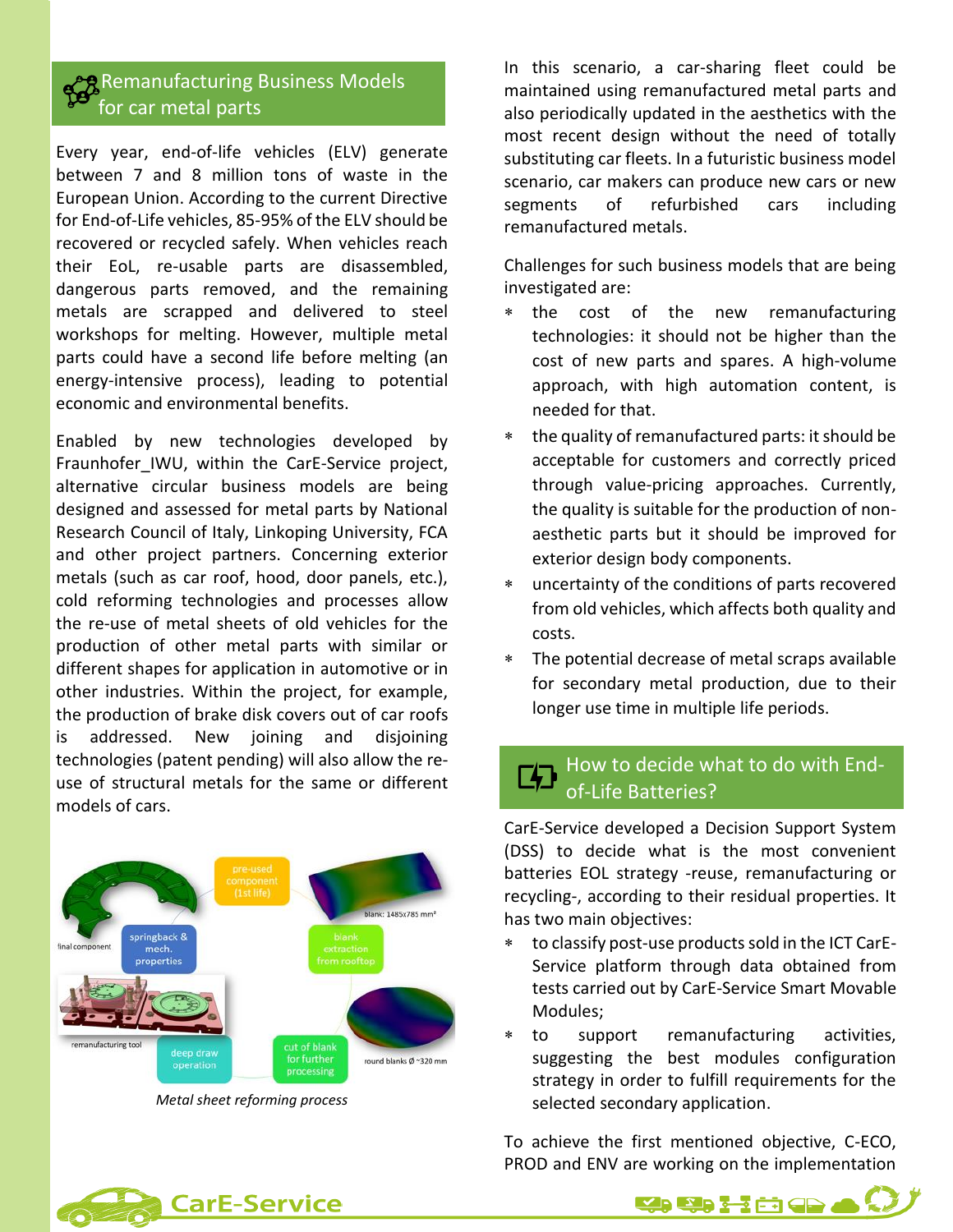of a process for the classification of the selected end-of-life batteries. The implementation is based on C-ECO's service brand, CoremanNet, and its software solutions for cores from conventional combustion engine vehicles. In the CarE-Service project, CoremanNet is extended to support the selection of batteries from end-of-life electric vehicles. The application is a guided process that supports operators and testers to identify, visually inspect and perform tests on battery packs, modules and cells, with all the necessary safety measures. Based on tested performance, every part can be classified, sorted accordingly and uploaded into the marketplace, followed by the corresponding documentation. The tests and the different classes of each part based on its test results were defined by ENV, while PROD supports the integration of the application with the Marketplace, the central component of the ICT-Platform.

The second objective has been fulfilled by STIIMA-CNR and ENV, creating an ad-hoc software tool for battery remanufacturers (Figure), able to match their current modules availability with specific enduser's requirements. Exploiting data on product residual State of Health and considering all technical features to be compliant with, the DSS optimization algorithm calculates all the possible combinations of available battery modules which can be remanufactured into a second life pack, listing the alternative solutions by cost. Additional information on connections configuration or materials recyclability is also present, to support remanufacturers' choice.

The evident value of the CarE-Service DSS tool is represented by the chance to unlock the remanufacturing for post-use automotive batteries, which nowadays is technically and economically uncertain, providing concrete support to the different activities of value-chain stakeholders.



*Remanufacturer's DSS user interface*

## RFID Data Storage for metals

The quality of metal remanufacturing process is deeply affected by uncertainty of the type and conditions of metals recovered from EoL cars. A solution to reduce uncertainty might be to include a data storage device into metal parts, in which original metal characteristics are registered, together with other information coming from the use phase.

Within the project CarE-Service, the Fraunhofer IWU Department STEX leads the definition, testing and documentation for a fitting data storage concept. The result of this research is a low cost, open source, smart and very small storage chip with RFID technology.

RFID tags can be sorted by frequency. Most tags communicate either in ultra-high frequency (UHF) at 433 MHz or between 860 MHz and 960 MHz or in high frequency (HF) at 13,56 MHz. UHF tags are commonly used in logistics, part management and distribution. In a logistics scenario where many parts have to be read in a short timeframe and often simultaneously, high reading range is crucial for the application and tags are built to maximise it. UHF tags are read by special reading devices, which are hand carried, attached to doorframes or set up as a gate. The tags store a unique Part ID and often have a storage capacity of 100 bytes to 500 bytes. More uncommon UHF tags with storage capacity of 4 kbytes to 8 kbytes are used on expensive airplane parts, such as passenger seeds. These tags cost between 20  $\epsilon$  to 30  $\epsilon$  and are therefore not economic in our use-case on metal parts in the automobile industry.



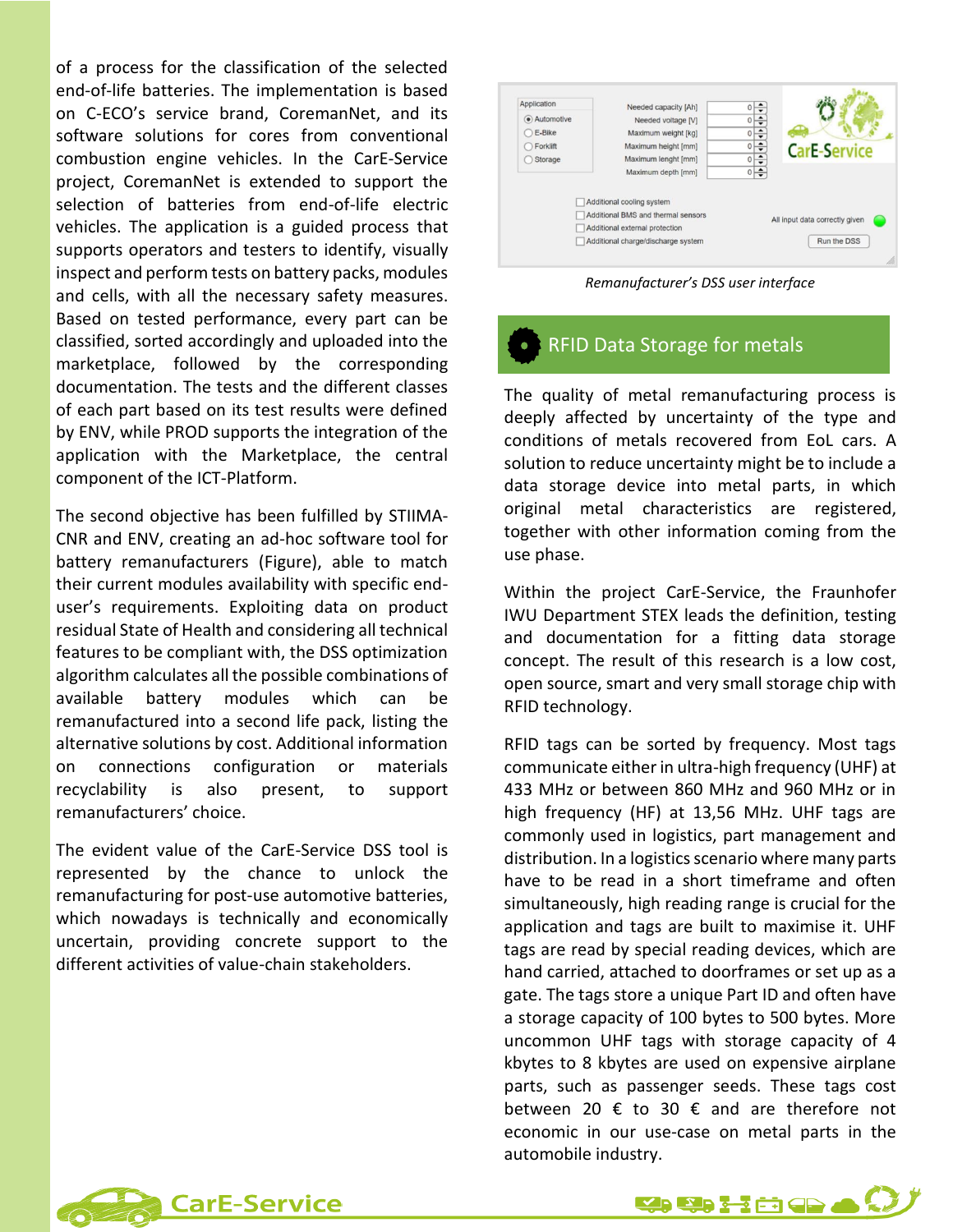

*Picture of an ISO 14443-4 Storage Chip and an open-source android tool for writing/reading*

For further development, ISO 14443-4 Storage Chip 8k tags with a storage capacity of 8 kbytes were selected. The tags were bought as a sticker or smart card. Smart cards have the advantage of integrating multiple security features from payment cards depending on the needs of OEMs. The tags are glued on metal parts together with a special "On metal shield" adhesive.

### Pre-treatments on the End-of-Life Techno-polymers components

RadiciGroup High-Performance Polymers, thanks to the opportunity offered from the CarE-Service European Project, studied the approach of recycling the polymer components disassembled from endof-life vehicles. The method developed in this project focuses on components made of polyamides engineering polymer, which is a thermoplastic material. The developed procedure is exportable to all the engineering polymers of the same family and the total recyclable quantity of the EoL components could be significantly increased.

The proposed method has been developed considering the mechanical recycling approach, where the environmental impact is lower than the chemical approach. In this phase, the focus is on the disassembly and pre-treatments of the EoL components, necessary to guarantee good quality of the recycled materials.

The quantitative analysis of parts disassembly and preliminary separation was possible thanks to the car dismantler Pollini, involved by FCA.

This first phase, with successive sorting, was fundamental to select which components to use to perform the feasibility study of the mechanical recovery, its refining, and the final validation. This operation considers three important variables: engineering polymers quantity in the dismantled components, purity and the disassembly easiness. The screening was performed on many components dismantled from the EoL cars, radiator tanks, exploded airbags, gearbox supports, cooling fans, wheel covers, fan shrouds, engine covers, valve covers, external door handles, and rear wipers. All these components, collected in quantity equal to 30 kg per type, have been processed in two phases: the first one was the engineering polymer selection by visual control of the components, the second one was the separation of the materials not adapt to the recycling phase (metals and other pollutants). These two phases have been carried out considering the efforts into selection and separation. It was possible to select the most adapted components to set-up and validate the successive recycle phases. The resultant components were wheel covers, airbags, external door handles, and rear wipers. The first two, made of polyamide 6.6, have been used to setup the recycling process, the second two, made of polyesters (PBT and PET), thermoplastics ones, have been used to validate the recycling methodology.



*Pieces selection*

The wheel covers have been washed using a degreasing detergent and high-pressure hot water at 60°C. The airbags, external door handles, and rear wipers, observing the level of acceptable dirt, the washing phase was not necessary. The last operation, to complete the preparation of the raw material, was the grinding phase, necessary to reduce the components in small chips of  $6 - 10$ mm of dimension for use in the following phases of formulation tuning, and then the scale-up.

At this point of the project, it is possible to summarize a significant result. An important